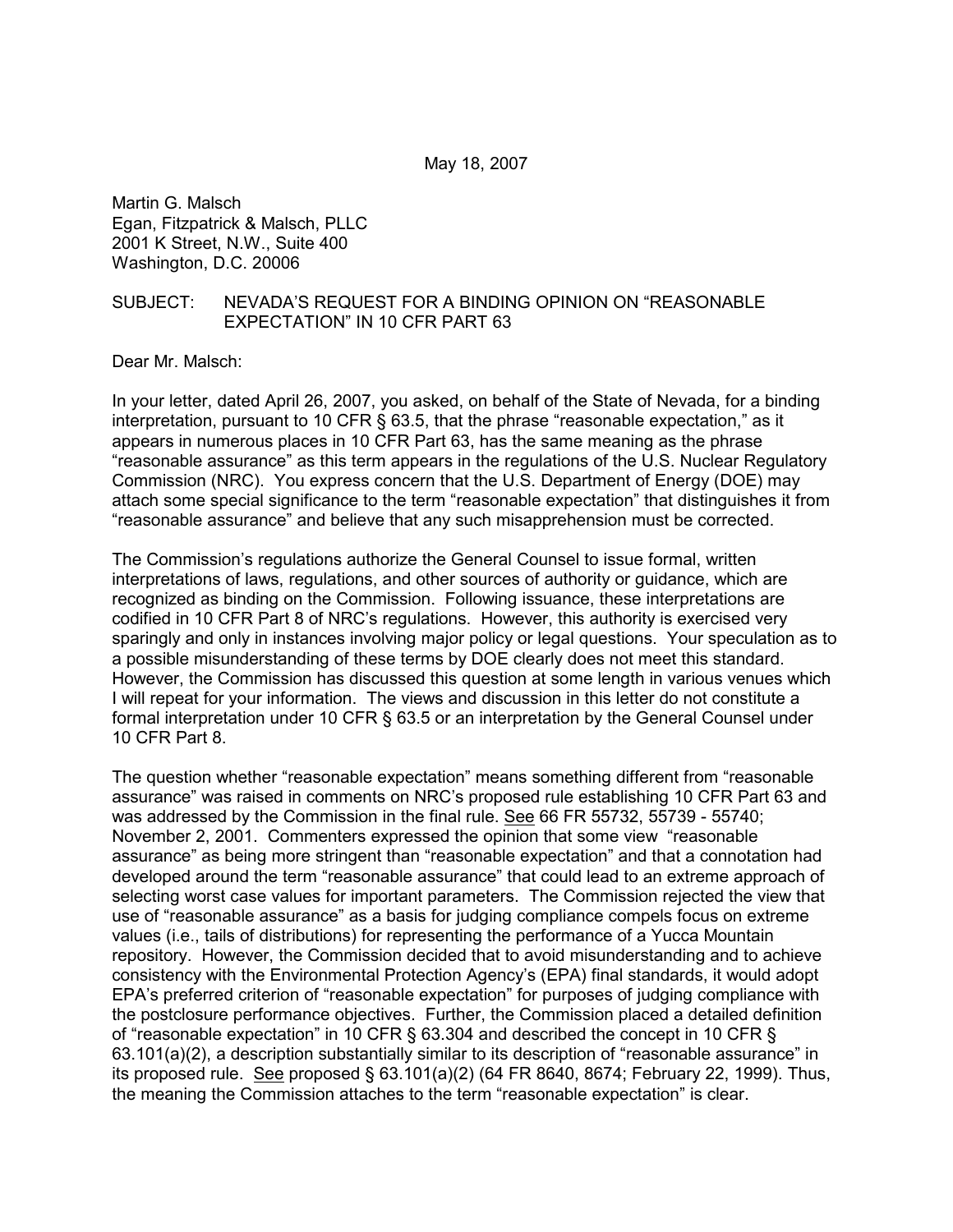### M. Malsch 2

If any lingering doubts remained as to the Commission's view that there is no meaningful difference between "reasonable assurance" and "reasonable expectation," they were surely resolved in the context of the lawsuit brought by the State of Nevada seeking review of both the EPA and the NRC regulations governing a geologic repository at Yucca Mountain. See Nuclear Energy Institute v. Environmental Protection Agency, 373 F.3d 1251 (D.C. Cir. 2004). The Commission stated in its brief that the two formulations are "virtually indistinguishable" and that, as applied to Yucca Mountain, "there is no consequential difference between the two standards, given the nature of the determinations at issue." See Brief for the Federal Respondents at 47- 48. The court's decision notes that the parties had satisfactorily resolved this issue among themselves:

NRC explained in its brief that there is 'no consequential difference' between the reasonable assurance and reasonable expectation standards and that the two are, in fact '[v]irtually [i]ndistinguishable.' Respondent's Br. at 47-48. Moreover, during oral argument, counsel for NRC confirmed that the two standards are substantively identical. *See* Oral Argument Tr. at 106-07. Nevada deemed NRC's representation sufficient to satisfy its claim. *See* Petitioners' Reply Br. At 29 (noting NRC's 'welcome' concession that reasonable assurance and reasonable expectation are 'identical' standards).

373 F.3d at 1300.

Sincerely,

## **/RA/**

### Karen D. Cyr General Counsel

cc: Members of the Nuclear Waste Technical Review Board Members of the NRC Advisory Committee on Nuclear Waste Ward Sproat, Director, Office of Civilian Radioactive Waste Management, U.S. Department of Energy Lawrence E. Kokajko, NRC Office of Nuclear Material Safety and Safeguards Elizabeth Cotsworth, Director, Office of Radiation and Indoor Air, U.S. Environmental Protection Agency